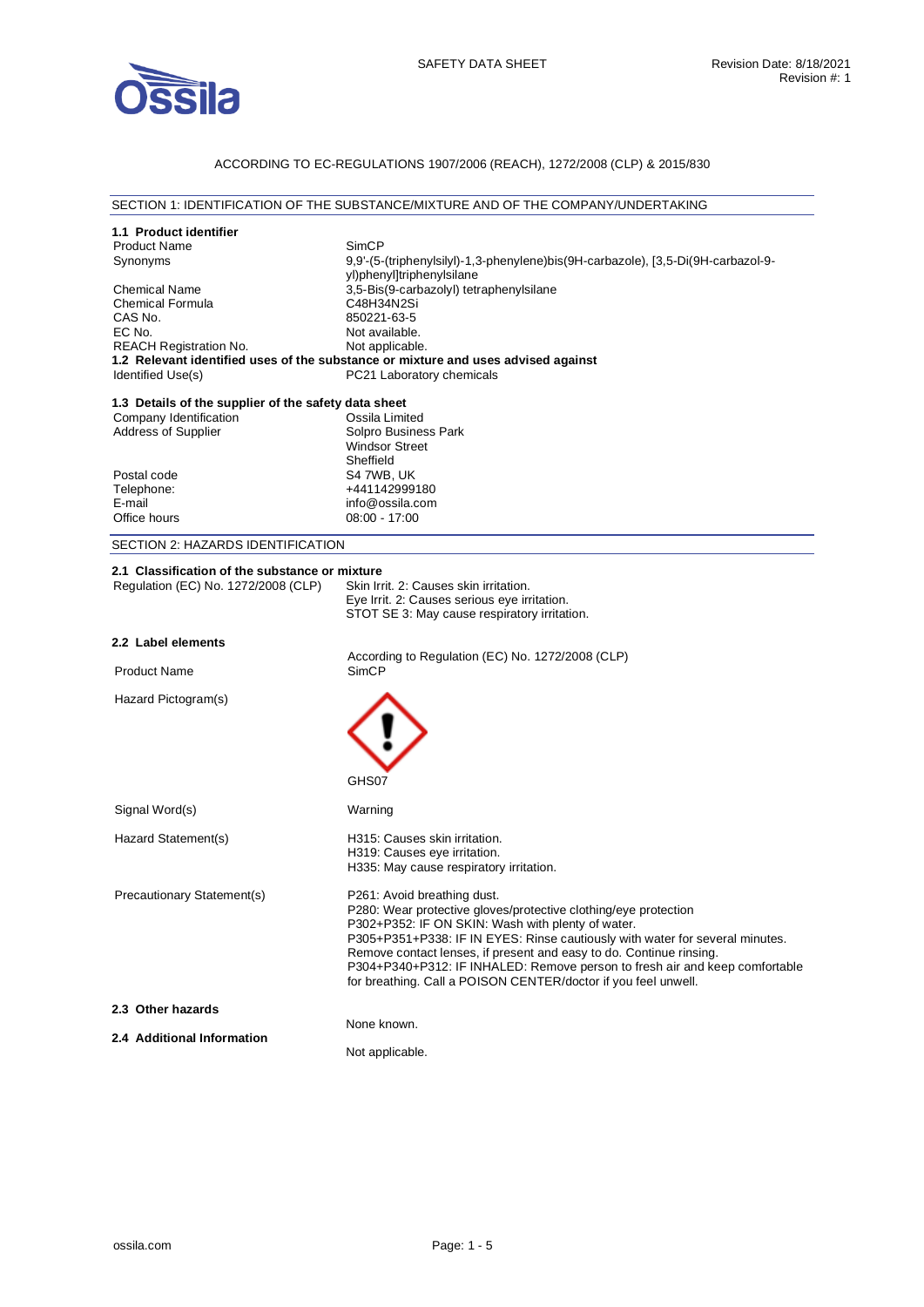

### SECTION 3: COMPOSITION/INFORMATION ON INGREDIENTS

| 3.1 Substances                                                                 |                                                                  |      |                                                                                       |
|--------------------------------------------------------------------------------|------------------------------------------------------------------|------|---------------------------------------------------------------------------------------|
| HAZARDOUS INGREDIENT(S)                                                        | CAS No.                                                          | %W/W | Hazard Statement(s)                                                                   |
| 9,9'-(5-(triphenylsilyl)-1,3-phenylene)bis(9H-                                 | 850221-63-5                                                      | 100  | Skin Irrit. 2 H315                                                                    |
| carbazole), [3,5-Di(9H-carbazol-9-                                             |                                                                  |      | Eye Irrit. 2 H319                                                                     |
| yl)phenyl]triphenylsilane                                                      |                                                                  |      | STOT SE 3 H335                                                                        |
| 3.2 Mixtures                                                                   |                                                                  |      |                                                                                       |
| Not applicable.                                                                |                                                                  |      |                                                                                       |
| SECTION 4: FIRST AID MEASURES                                                  |                                                                  |      |                                                                                       |
| 4.1 Description of first aid measures                                          |                                                                  |      |                                                                                       |
| Inhalation                                                                     |                                                                  |      | Remove person to fresh air and keep comfortable for breathing. Get medical            |
|                                                                                | advice/attention if you feel unwell.                             |      |                                                                                       |
| Skin Contact                                                                   |                                                                  |      | Rinse skin with water. If skin irritation occurs, get medical advice/attention.       |
| Eye Contact                                                                    |                                                                  |      | Rinse cautiously with water for several minutes. Remove contact lenses, if present    |
|                                                                                | and easy to do. Continue rinsing.                                |      |                                                                                       |
| Ingestion                                                                      |                                                                  |      | Rinse out mouth with water. Get medical advice/attention if you feel unwell.          |
| 4.2 Most important symptoms and effects, both acute and delayed                |                                                                  |      |                                                                                       |
| 4.3 Indication of any immediate medical attention and special treatment needed |                                                                  |      | SECTION 11: Most important symptoms and effects, both acute and delayed               |
|                                                                                | Treat symptomatically.                                           |      |                                                                                       |
|                                                                                |                                                                  |      |                                                                                       |
| <b>SECTION 5: FIREFIGHTING MEASURES</b>                                        |                                                                  |      |                                                                                       |
| 5.1 Extinguishing media                                                        |                                                                  |      |                                                                                       |
| Suitable Extinguishing media                                                   | As appropriate for surrounding fire.                             |      |                                                                                       |
| Unsuitable extinguishing media                                                 | As appropriate for surrounding fire.                             |      |                                                                                       |
| 5.2 Special hazards arising from the substance or mixture                      |                                                                  |      |                                                                                       |
|                                                                                | May decompose in a fire, giving off toxic and irritant vapours.  |      |                                                                                       |
| 5.3 Advice for firefighters                                                    |                                                                  |      |                                                                                       |
|                                                                                |                                                                  |      | Fire fighters should wear complete protective clothing including self-contained       |
|                                                                                | breathing apparatus.                                             |      |                                                                                       |
| SECTION 6: ACCIDENTAL RELEASE MEASURES                                         |                                                                  |      |                                                                                       |
| 6.1 Personal precautions, protective equipment and emergency procedures        |                                                                  |      |                                                                                       |
|                                                                                |                                                                  |      | Provide adequate ventilation. Wear protective clothing as per section 8.              |
| 6.2 Environmental precautions                                                  |                                                                  |      |                                                                                       |
|                                                                                | Avoid release to the environment.                                |      |                                                                                       |
| 6.3 Methods and material for containment and cleaning up                       |                                                                  |      |                                                                                       |
|                                                                                |                                                                  |      | Sweep up spilled substance but avoid making dust. Use vacuum equipment for            |
|                                                                                |                                                                  |      | collecting spilt materials, where practicable. Dispose of contents in accordance with |
|                                                                                | local, state or national legislation.                            |      |                                                                                       |
| 6.4 Reference to other sections                                                | See Also Section 8, 13.                                          |      |                                                                                       |
|                                                                                |                                                                  |      |                                                                                       |
| SECTION 7: HANDLING AND STORAGE                                                |                                                                  |      |                                                                                       |
| 7.1 Precautions for safe handling                                              |                                                                  |      |                                                                                       |
|                                                                                |                                                                  |      | Avoid breathing dust/aerosols. Use only in a well-ventilated area. Wear protective    |
|                                                                                | clothing as per section 8.                                       |      |                                                                                       |
| 7.2 Conditions for safe storage, including any incompatibilities               |                                                                  |      |                                                                                       |
|                                                                                | Store in a well-ventilated place. Keep container tightly closed. |      |                                                                                       |
| Storage temperature                                                            | Ambient.                                                         |      |                                                                                       |
| Storage life                                                                   | Light sensitive. Store in the dark.                              |      |                                                                                       |
| Incompatible materials                                                         | None known.                                                      |      |                                                                                       |
| 7.3 Specific end use(s)                                                        | Not known. See Section: 1.2.                                     |      |                                                                                       |
|                                                                                |                                                                  |      |                                                                                       |
| SECTION 8: EXPOSURE CONTROLS/PERSONAL PROTECTION                               |                                                                  |      |                                                                                       |
| 8.1 Control parameters<br>8.1.1 Occupational Exposure Limits                   |                                                                  |      |                                                                                       |

No Occupational Exposure Limit assigned.

#### Occupational Exposure Limits SUBSTANCE. CAS No. LTEL (8 hr TWA ppm) LTEL (8 hr TWA  $mg/m^3$ ) STEL (ppm) STEL (mg/m<sup>3</sup>) Note Region EU United Kingdom Source EU Occupational Exposure Limits UK Workplace Exposure Limits EH40/2005 (Third edition, published 2018)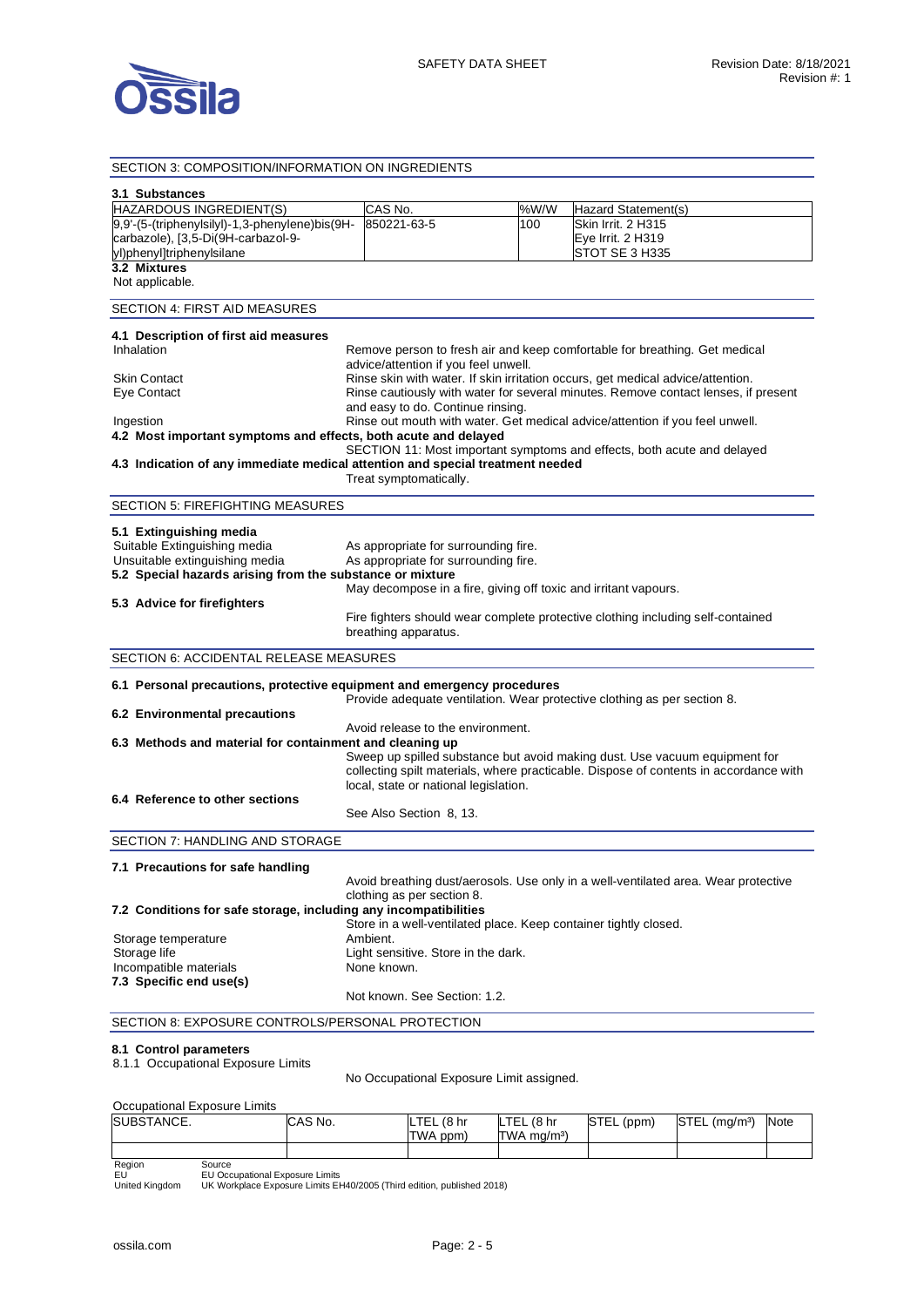

# **8.2 Exposure controls**

| 8.2.1. Appropriate engineering controls                                  | Ensure adequate ventilation. A washing facility/water for eye and skin cleaning<br>purposes should be present. |
|--------------------------------------------------------------------------|----------------------------------------------------------------------------------------------------------------|
| 8.2.2. Personal protection equipment                                     |                                                                                                                |
| Eye Protection                                                           | Wear eye protection with side protection (EN166).                                                              |
| Skin protection                                                          | Wear protective clothing and gloves: Impervious gloves (EN 374).                                               |
| Respiratory protection                                                   | A suitable mask with filter type A (EN14387 or EN405) may be appropriate.                                      |
| Thermal hazards                                                          | None known.                                                                                                    |
| 8.2.3. Environmental Exposure Controls Avoid release to the environment. |                                                                                                                |

### SECTION 9: PHYSICAL AND CHEMICAL PROPERTIES

### **9.1 Information on basic physical and chemical properties**

| Appearance                              | Solid powder/crystals          |
|-----------------------------------------|--------------------------------|
|                                         | Colour: White                  |
| Odour                                   | Not known.                     |
| Odour threshold                         | Not known.                     |
| рH                                      | Not known.                     |
| Melting point/freezing point            | Tg = 101 °C (lit.)             |
| Initial boiling point and boiling range | Not known.                     |
| <b>Flash Point</b>                      | Not known.                     |
| Evaporation rate                        | Not known.                     |
| Flammability (solid, gas)               | Not known.                     |
| Upper/lower flammability or explosive   | Not known.                     |
| limits                                  |                                |
| Vapour pressure                         | Not known.                     |
| Vapour density                          | Not known.                     |
| Density (g/ml)                          | Not known.                     |
| Relative density                        | Not known.                     |
| Solubility (ies)                        | Solubility (Water): Not known. |
|                                         | Solubility (Other): Not known. |
| Partition coefficient: n-octanol/water  | Not known.                     |
| Auto-ignition temperature               | Not known.                     |
| Decomposition Temperature (°C)          | Not known.                     |
| Viscosity                               | Not known.                     |
| <b>Explosive properties</b>             | Not known.                     |
| Oxidising properties                    | Not known.                     |
| 9.2 Other information                   |                                |
|                                         | None.                          |

## SECTION 10: STABILITY AND REACTIVITY

| None anticipated.                                                                                                                                                                         |
|-------------------------------------------------------------------------------------------------------------------------------------------------------------------------------------------|
|                                                                                                                                                                                           |
| Stable under normal conditions.                                                                                                                                                           |
|                                                                                                                                                                                           |
| Not known.                                                                                                                                                                                |
|                                                                                                                                                                                           |
| Not known.                                                                                                                                                                                |
|                                                                                                                                                                                           |
| Not known.                                                                                                                                                                                |
|                                                                                                                                                                                           |
| No hazardous decomposition products known.                                                                                                                                                |
| 10.1 Reactivity<br>10.2 Chemical Stability<br>10.3 Possibility of hazardous reactions<br>10.4 Conditions to avoid<br>10.5 Incompatible materials<br>10.6 Hazardous decomposition products |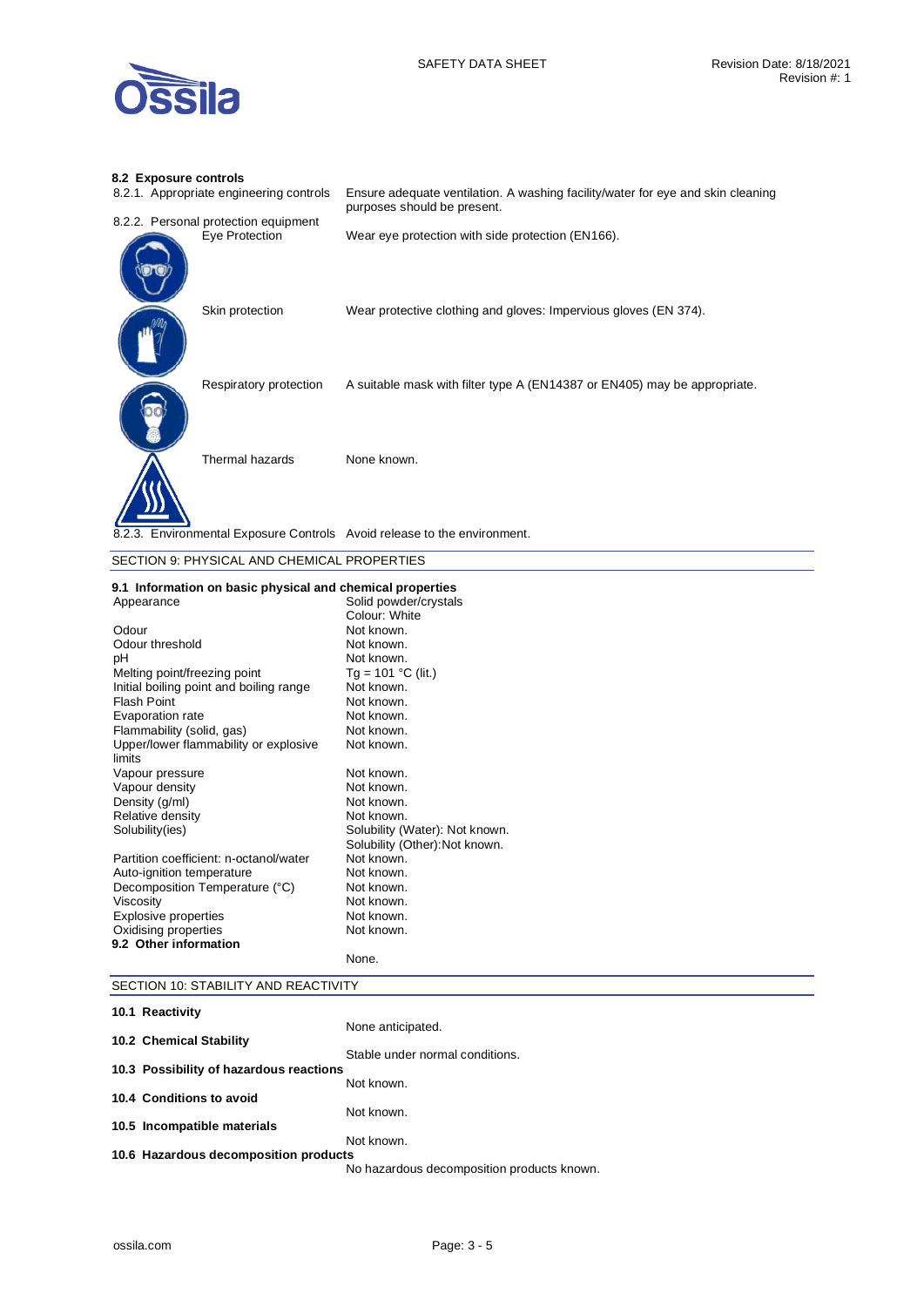

### SECTION 11: TOXICOLOGICAL INFORMATION

#### **11.1 Information on toxicological effects**

| Acute toxicity - Ingestion     | Not classified.                   |
|--------------------------------|-----------------------------------|
| Acute toxicity - Skin Contact  | Not classified.                   |
| Acute toxicity - Inhalation    | Not classified.                   |
| Skin corrosion/irritation      | Causes skin irritation.           |
| Serious eye damage/irritation  | Causes serious eye irritation.    |
| Skin sensitization data        | Not classified.                   |
| Respiratory sensitization data | Not classified.                   |
| Germ cell mutagenicity         | Not classified.                   |
| Carcinogenicity                | Not classified.                   |
| Reproductive toxicity          | Not classified.                   |
| Lactation                      | Not classified.                   |
| STOT - single exposure         | May cause respiratory irritation. |
| STOT - repeated exposure       | Not classified.                   |
| Aspiration hazard              | Not classified.                   |
| 11.2 Other information         |                                   |
|                                |                                   |

| Not classified.                   |
|-----------------------------------|
| Not classified.                   |
| Not classified.                   |
| Causes skin irritation.           |
| Causes serious eye irritation.    |
| Not classified.                   |
| Not classified.                   |
| Not classified.                   |
| Not classified.                   |
| Not classified.                   |
| Not classified.                   |
| May cause respiratory irritation. |
| Not classified.                   |
| Not classified.                   |
|                                   |

#### Not known.

### SECTION 12: ECOLOGICAL INFORMATION

| 12.1 Toxicity |
|---------------|
|               |
|               |

| Toxicity - Aquatic invertebrates<br>Toxicity - Fish | Not known.<br>Not known. |  |
|-----------------------------------------------------|--------------------------|--|
| Toxicity - Algae                                    | Not known.               |  |
| <b>Toxicity - Sediment Compartment</b>              | Not classified.          |  |
| <b>Toxicity - Terrestrial Compartment</b>           | Not classified.          |  |
| 12.2 Persistence and Degradation                    |                          |  |
|                                                     | Not known.               |  |
| 12.3 Bioaccumulative potential                      |                          |  |
|                                                     | Not known.               |  |
| 12.4 Mobility in soil                               |                          |  |
|                                                     | Not known.               |  |
| 12.5 Results of PBT and vPvB assessment             |                          |  |
|                                                     | Not known.               |  |
| 12.6 Other adverse effects                          |                          |  |
|                                                     | Not known.               |  |
|                                                     |                          |  |

SECTION 13: DISPOSAL CONSIDERATIONS

#### **13.1 Waste treatment methods**

Dispose of contents in accordance with local, state or national legislation. Recycle only completely emptied packaging. Normal disposal is via incineration operated by an accredited disposal contractor. Send to a licensed recycler, reclaimer or incinerator.

#### **13.2 Additional Information**

Disposal should be in accordance with local, state or national legislation.

### SECTION 14: TRANSPORT INFORMATION

IATA/IMO/RID/ADR Not classified as hazardous for transport.

### SECTION 15: REGULATORY INFORMATION

**15.1 Safety, health and environmental regulations/legislation specific for the substance or mixture**  European Regulations - Authorisations and/or Restrictions On Use

| Not listed                                       |
|--------------------------------------------------|
|                                                  |
| Not listed                                       |
|                                                  |
| Not listed                                       |
|                                                  |
|                                                  |
|                                                  |
| Community Rolling Action Plan (CoRAP) Not listed |
| Not listed                                       |
|                                                  |
|                                                  |
| Not listed                                       |
|                                                  |
|                                                  |